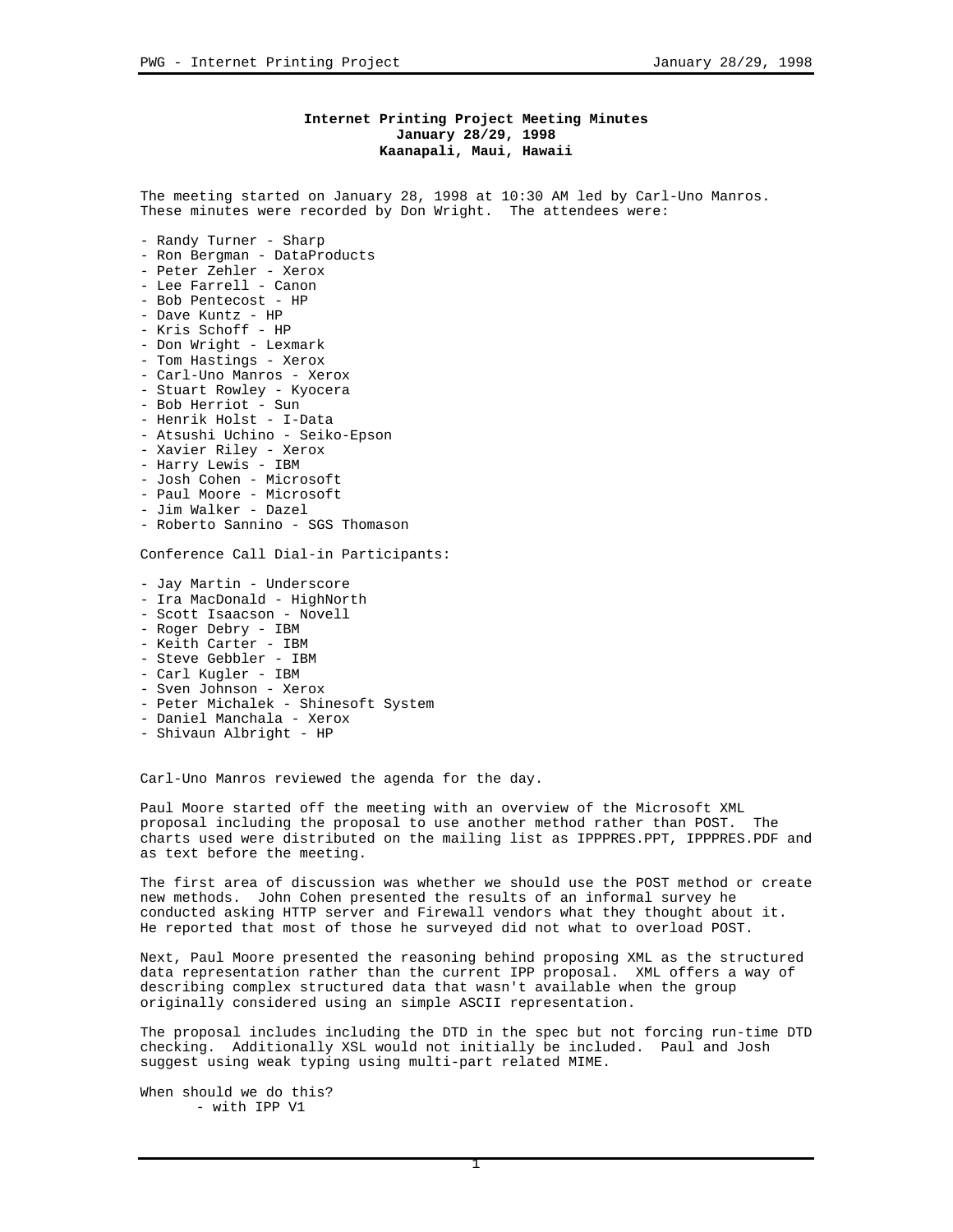\* XML is not ready yet \* Creates legacy - with IPP V2 - Never

Paul and Josh recommend doing it now using a simple subset of the total XML definition.

Paul Moore listed the benefits of going to XML:

- 1) Extensibility issues which we haven't hit are probably already addressed by XML.
- 2) 3rd party tools that know how to parse XML will be able to parse IPP.
- 3) In environments where XML already exists, less new code is needed.

The group identified some disadvantages of XML:

- 1) Over the wire, XML is less byte efficient than existing IPP.
- 2) Implementation experience would indicate that an XML parser would take 2 to 3 times more code space.

The group broke for lunch.

After lunch, the conference call began.

The first issue discussed was whether we should discuss the technical merits of the proposal or discuss its appropriateness first. The group voted as to whether to discuss the technical merits or to reject the proposal as "too late" (Yes = Discuss, No = Reject)

No Votes 13: Jay Martin, Ira MacDonald, Scott Isaacson, Roger Debry, Keith Carter, Steve Gebert, Carl Kugler, Sven Johnson, Peter M. (Shinesoft System), Daniel M. (Xerox), Ron Bergman, Harry Lewis, Don Wright

Yes Votes 16: Randy Turner, Bob Pentecost, Kris Schoff, Dave Kuntz, Stuart Rowley, Henrik Holst, Paul Moore, Josh Cohen, Asushi Uchino, Lee Farrell, Jim Walker, Bob Herriot, Xavier Riley, Peter Zehler, Tom Hastings, Carl-Uno Manros

The group began discussing the issue of replacing the POST method with one or more IPP specific methods. Paul Moore presented a summary of this issue for the conference call participants. There were are number of arguments presented from the other side including changes needed for many web servers, the fact that others use POST to pass data to back-end applications, etc.

Roger Debry questioned the capability of adding additional methods to servers and hooking those methods to a Java Serverlet.

The group discussed whether having a separate method would assist firewall administrators in differentiating print function versus using other ways to different and deal with the security issues of POST.

Once the proposal goes to the IESG, there is a real possibility that the issue of POST could be raised as well as almost any other thing including the perpetual question of "why are we using HTTP?"

No decision was made on this issue. The group moved to the issue of XML. Paul Moore presented the summary of "why XML" again.

Bob Herriot presented his views on the PROs and CONs of using XML.

The group discussed the issues again including data typing, new data types, footprint size of XML parser, etc. There were widely divergent opinions expressed.

A discussion on the overall merits of XML and the problems with delaying IPP due to time to market issues. If we delay will some now non-compliant internet printing products ship confusing the marketplace?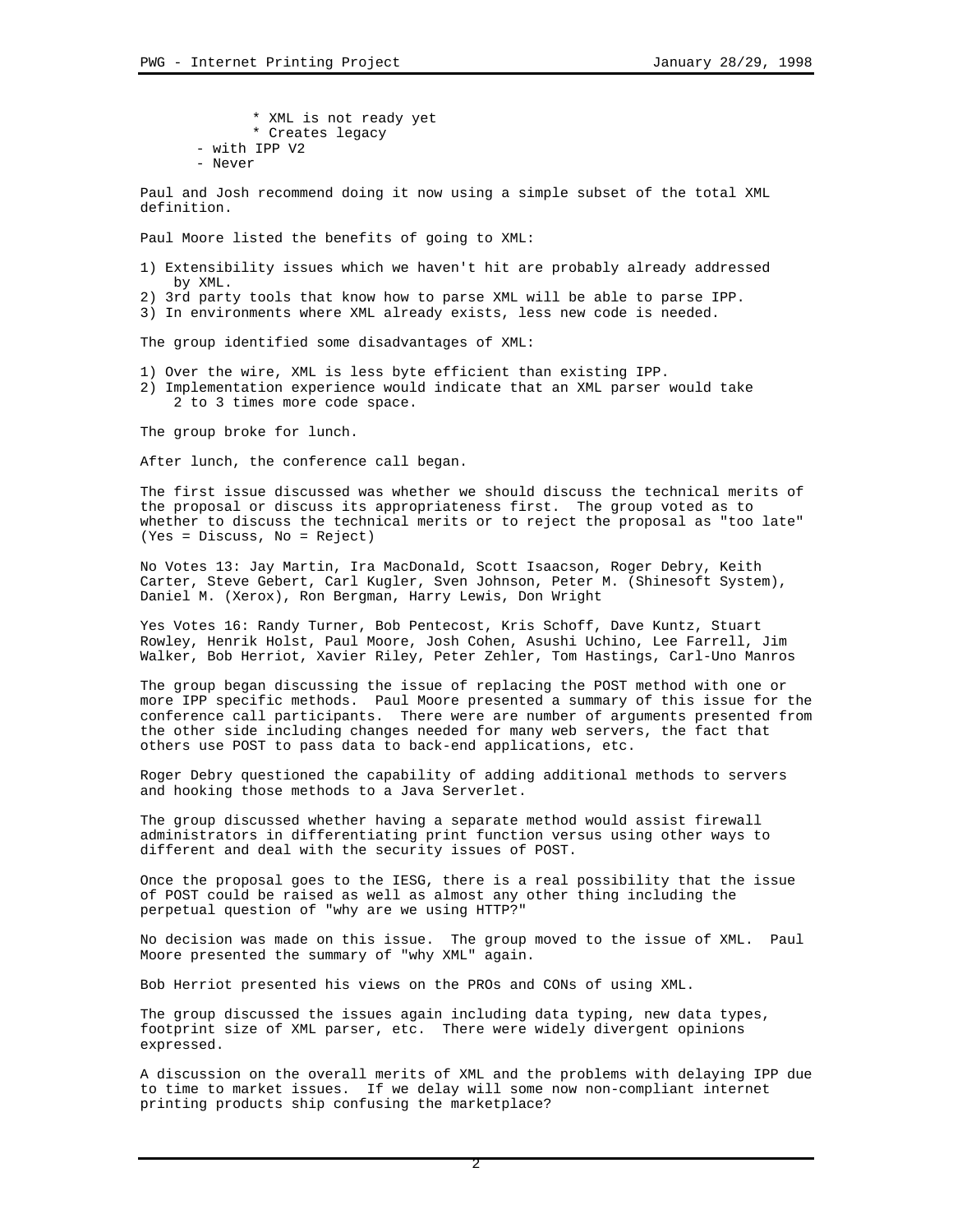Randy Turner proposed forwarding the document to the IESG for last call to prevent the group spending 3 to 6 month on XML and then having the IESG reject the XML proposal.

Should we send the current documents with the binary protocol to the IESG for last call?

Submit Now: Roger Debry, Carl Kugler, Steve Gebert, Keith Carter, Harry Lewis, Ron Bergman, Jay Martin, Ira MacDonald, Shivaun Albright, Daniel M., Stuart Rowley, Henrik Holst, Atsushi Uchino, Don Wright, Bob Herriot, Xavier Riley, Peter Zehler, Tom Hastings, Carl-Uno Manros, Randy Turner

Wait later: Bob Pentacost, Kris Schoff, Dave Kuntz, Paul Moore, Josh Cohen, Jim Walker

The group re-affirmed its desire to take the existing documents to last call.

The group began discussing what should be discussed tomorrow; some of wich could be considered for future enhancements for IPP V1+:

- Enhancements in the area of multiple documents per job
	- document object
	- attributes for that object
- Have we tried to please too many masters by developing a protocol for both the embedded printer and server based solutions?
- Should we add a higher level of abstraction above "printer" to be able to represent a server with a pool of printers attached.
- Revisit the philosophical decision to limit the intersection of IPP and SNMP. Should all the SNMP information be available through the IPP?
- Automatic IPP printer installation
- Notifications
- Authorization (Access Control Lists)
- Job Management
- Printer Management
- Print System Management
- IPP MIB
- Printing Commerce
- Accounting
- Fonts
- Dictionary Syntax
- Universal Print Driver Overview

The meeting adjourned for the day at 5:15 PM.

The meeting resumed on Thursday at 8:45 AM.

Peter Zehler led the discussion on the Testing and Prototyping effort. The agenda was:

## A) Testing methodology

- 1) How to test an implementation
	- test suite
	- scenarios
	- simple instructions, capture of results, compare
	- trace file repository
- 2) Internet Pair-wise test/bake-off
- 3) Face to face bake-up
- 4) How to document results
- 5) Establish milestones
	- develop test plan (Pete & Randy) 2 weeks
	- organize pair-wise testing (Pete)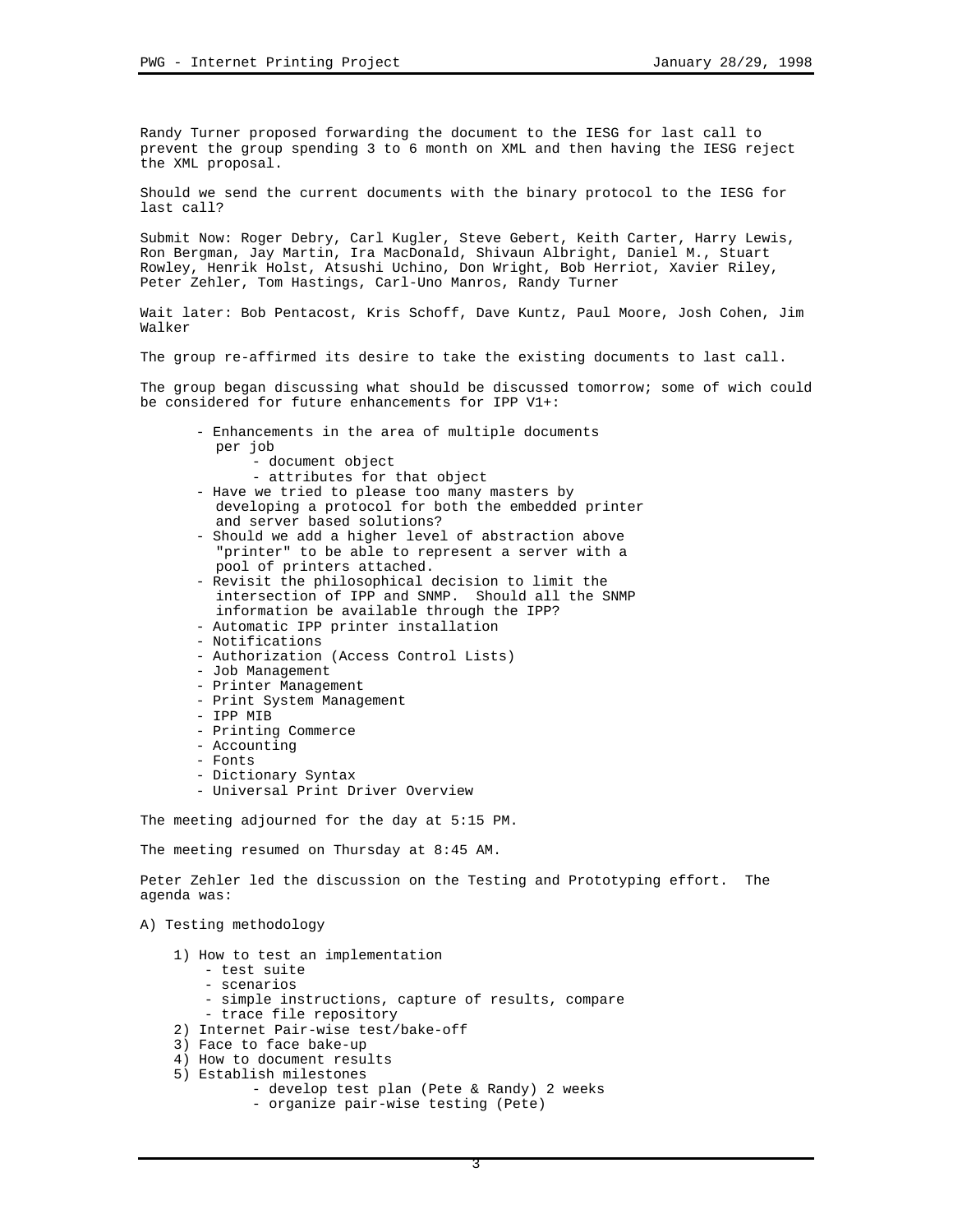```
- update FAQ (Carl-Uno) 2 weeks
     6) Public Demo
              - At a trade show such as Xplor or Fall
                Networld-Interop
              - At some other locale
B) Conformance/Compliance
     1) Minimum level definition
     2) Operation & Attribute coverage
     3) Security coverage & intervention
C) Preliminary Schedule for milestones, action items and deliverables
- Who is developing IPP clients/servers?
      IBM (prototype client ready, server not ready)
      Sharp (prototype server ready, client almost)
      HP (defers to Microsoft (client and server))
      Kyocera (not ready)
      I-Data (not ready)
      Microsoft (client and server prototypes subsequent to
         NT Beta 1)
      Epson (not ready)
      Canon (not ready)
      Dazel (not ready)
      Lexmark (not ready)
      Sun (not ready)
      Xerox (1 test client, 2 servers)
- How soon can pair-wise testing occur?
- Develop test plan (Pete & Randy)
       - test cases
             - good
             - bad
              - chunked
       - collect and document problems, post to
           TES DL (Pete Z)
- Hide owners of prototype in test
       - less of concern with early prototypes versus
        shipping products
       - advantage of privacy from 3rd party
       - disadvantage in follow-up
       - should focus on misunderstandings of the spec
        - data gathered could be used to create an
          "Implementers guide to IPP"
What do we think the behavior be if the client is unable to send a job to a non-
spooling printer?
       - should operations, etc. be defined in the protocol
         to handle this?
       - should the client report back the situation
          but continue trying but send without "locking
          out" the user?
       - is this a TCP/IP, an HTTP, or an IPP error?
       - How do we make IPP a great experience?
       - How can IPP be able to do much more than what LPD
          and other existing print services?
       - Can we come up with a consistent contention model
          due to the interaction of IPP with Web
          servers, etc.
       - Contention is not an error, it is really
         normal operation.
```
- Should we more accurately call some of the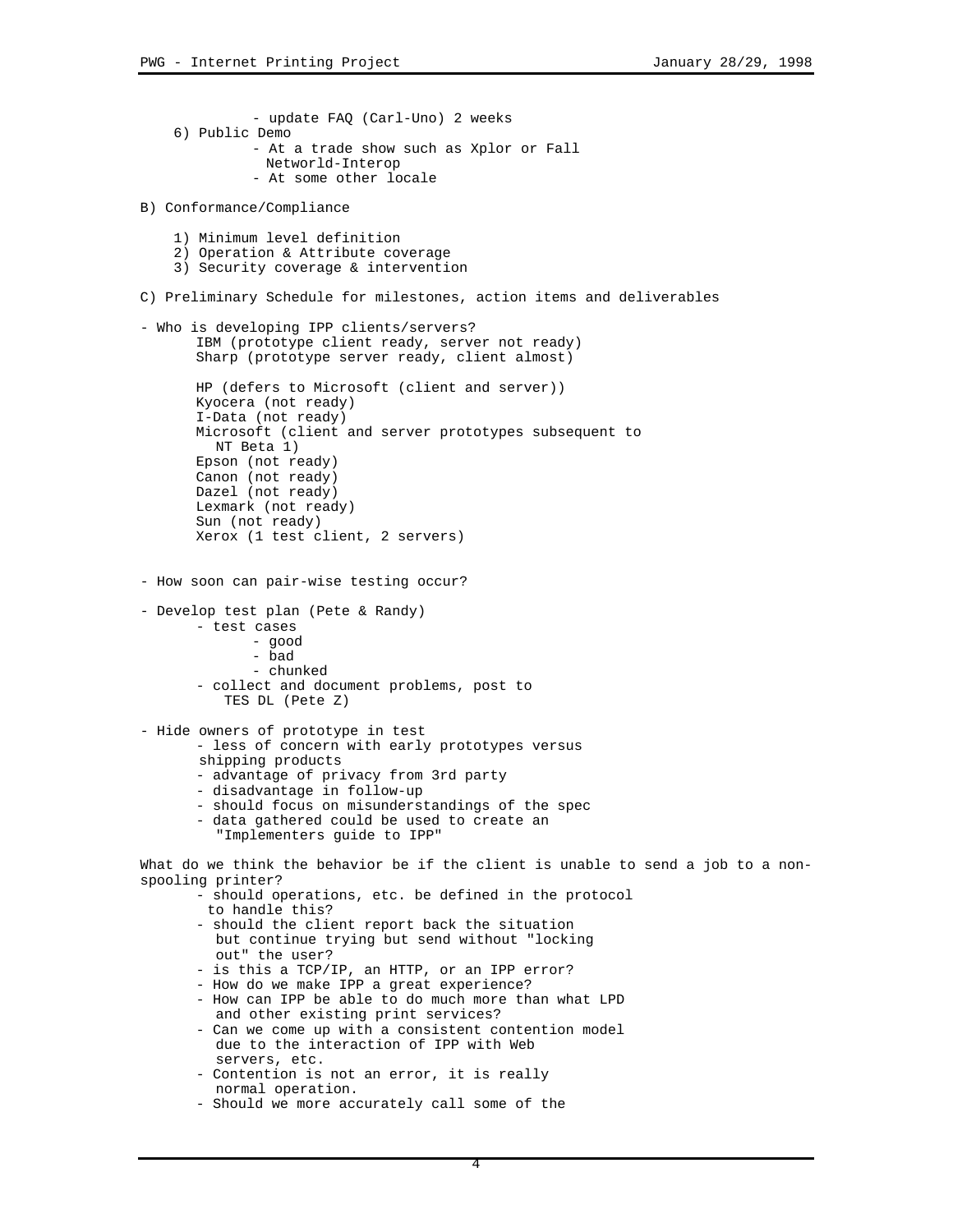responses as status codes rather than error codes? - Randy will post a list of network programming

 issues for IPP. A subgroup will be formed from interested parties after this is posted. Paul Moore and Randy Turner will kick off this effort to clarify the contention behavior of V1 and identify potential work in this area for a future enhancement to IPP V1. The LP-to-IPP mapping document should include this issue.

The group attempted to identify the high priority items from the discussion list created yesterday.

- 6 Enhancements in the area of multiple documents per job
	- document object
	- attributes for that object
- 0 Have we tried to please too many masters by developing a protocol for both the embedded printer and server based solutions?
- 2 Should we add a higher level of abstraction above "printer" to be able to represent a server with a pool of printers attached.
- 10 Revisit the philosophical decision to limit the intersection of IPP and SNMP. Should all the SNMP information be available through the IPP?
- 2 Automatic IPP printer installation
- 6 Notifications
- 0 Authorization (Access Control Lists)
- 6 Job Management
- 6 Printer Management
- 1 Print System Management
- 0 IPP MIB
- 1 Printing Commerce
- 3 Accounting
- 5 Fonts
- 1 Dictionary Syntax
- 9 Universal Print Driver Overview
- 1 defaulting

Dictionary Syntax: Tom Hastings and Roger Debry will present a proposal.

IPP versus SNMP:

- server based versus embedded - if we add a "server" to the model, on which end of the protocol is the server? + from the printer perspective the server is on the source end + from the client perspective the server is on the target end - IPP Method to retrieve SNMP OID? - Could additional printer attributes to enable getting and setting printer characteristics that are now only accessible by using SNMP. - What would the media model be -- select by tray or select by name? -- the OS probably needs both because the user might want to see it presented different ways. - Could use IPP to configure drivers?
- We could push to get SNMP mgmt of printers allowed through firewalls
- Tom Hastings will kick off the efforts. Interested participants should contact Tom.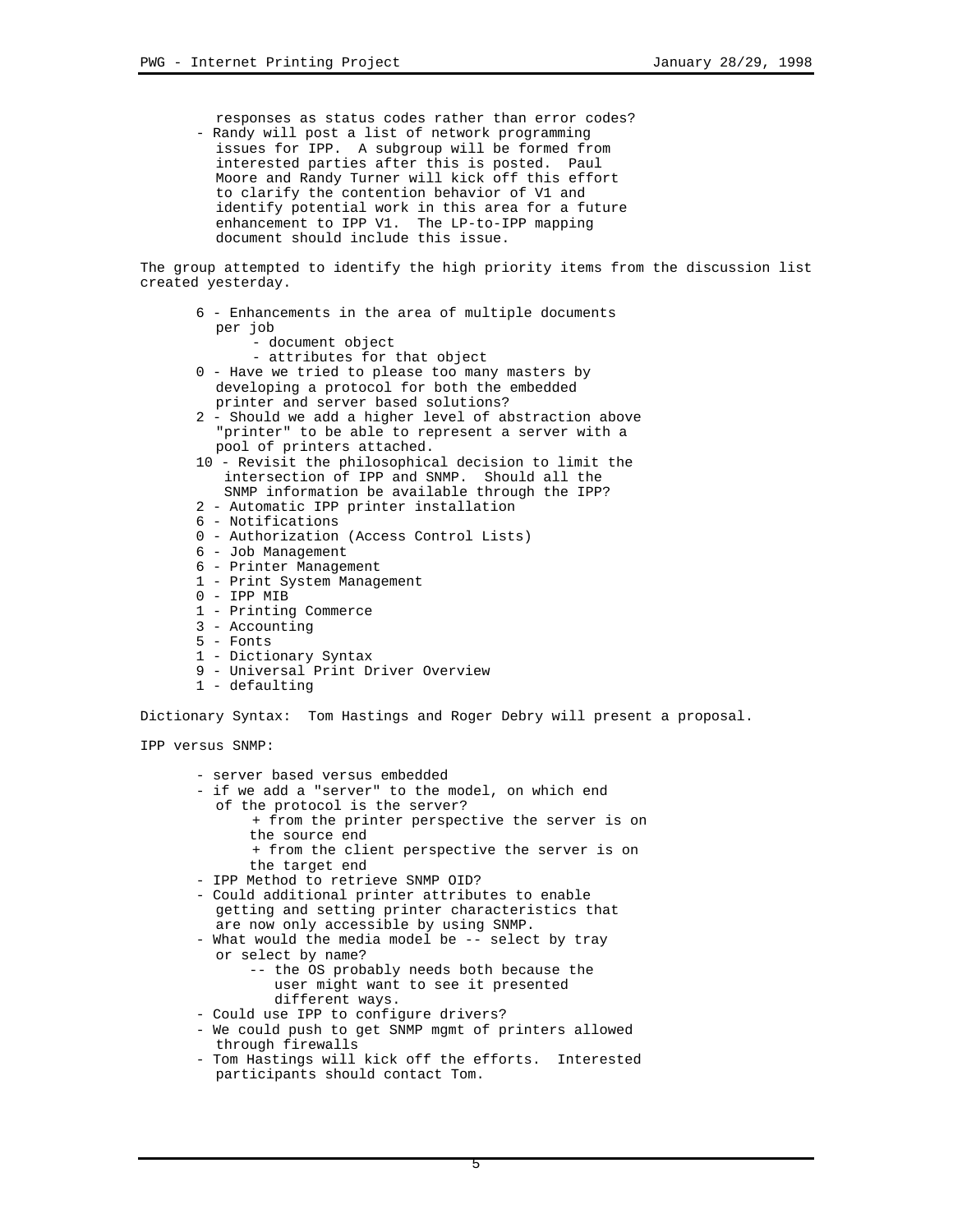## Universal Printer Driver:

Paul Moore described the capabilities of GPD and Unidrive 5 from the perspective of creating a universal print driver.



The OS uses the GPD to dynamically build the UI for the printer based upon the device options, constraints and other information provided with the printer and information provided at install time. The GPD syntax has the ability to include macros which can be called to set a group of setting to achieve some singular purpose (fastest, best quality, etc.)

GPDs

- ASCII text
- about 30K per printer
- escapes for advanced features / UI
- NT 5 supports about 1000 printers

Documentation for GPD is available in the NT 5 DDK.

Paul Moore proposed that the group look at the current GPD syntax and investigate standardizing the syntax. There are certain parts of GPD today that are Windows specific and would perhaps need to be made more general. Additionally, additional functions could be identified that might need to be added.

The group decided to take a look at specification and whether to work on this as a standard will be discussed at a future meeting.

Notification:

Randy Turner presented his thoughts on notification. . .

- Should it be ASYNC (out of band)?
- How timely should the notification occur?
- Should it be reliable
- Should we use a protocol outside IPP?
- What type of information should be included in a
- notification? (Enumerate type of notifications)
- Subscription and filtering
- Subscription lifetimes
- \*\* Are "job finished" kind of messages which might be e-mailed different from other types of notifications (i.e. alerts( such as "interpreter error"
- \*\* Should the "alert" contain both machine readable and human readable fields